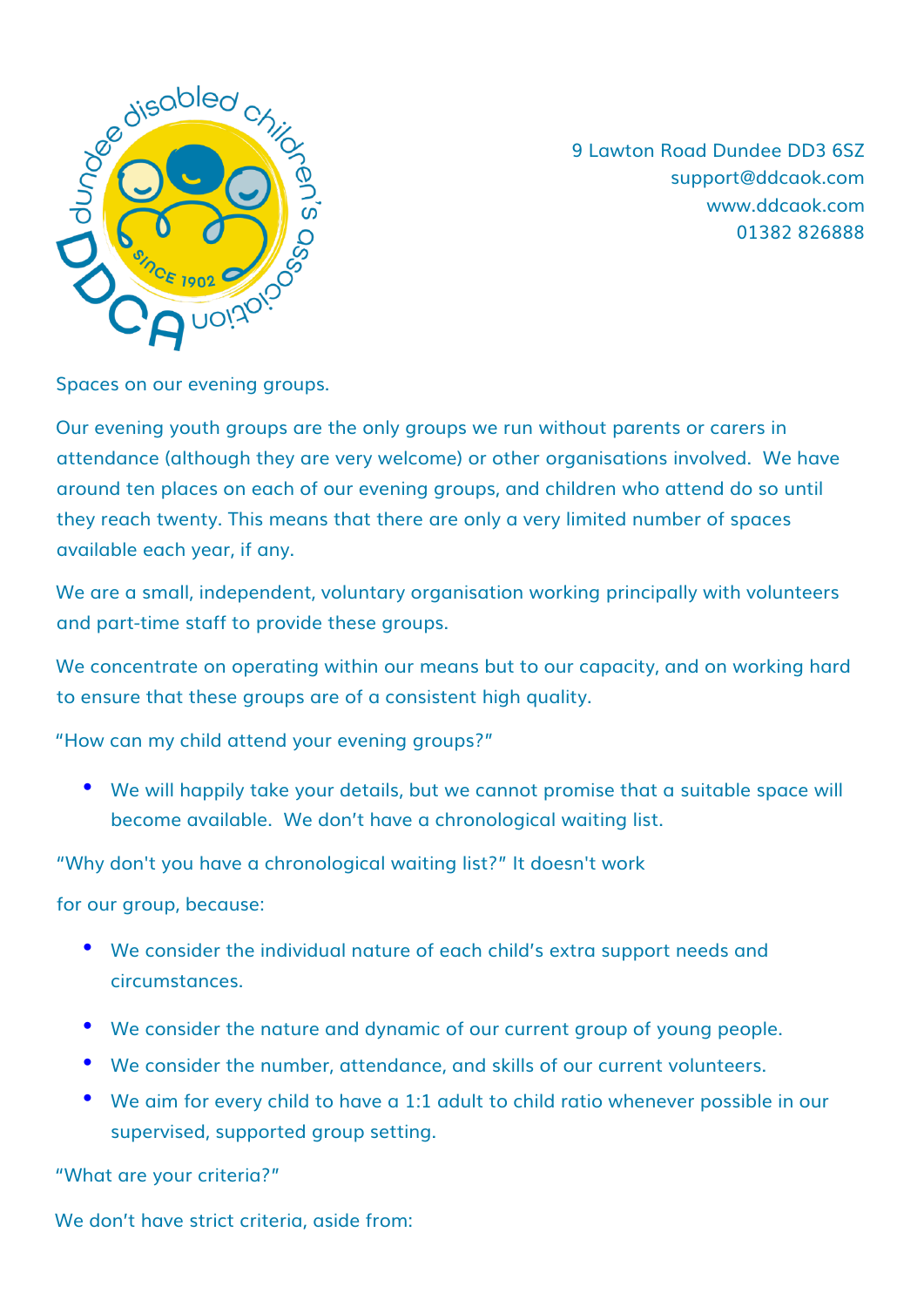- Does the child have an additional support need?
- How much does the young person need a group like ours?
- Can we safely meet the child's needs?

"How do you decide who gets a place?"

- Whenever a space becomes available, we will consider all the children and young people known to us and take into consideration the above factors.
- We will then offer a space to the child or young person who we feel best suits the available space, again taking into consideration the above factors.

We would love to provide spaces on these groups for every family who wants one, but that wouldn't be practical or safe.

If you would like to register an interest in our evening youth groups, please fill in and return the form below.

By signing this form, you accept that if a space is offered, DDCA reserves the right to stop a child or young person attending at any time if we feel we can't safely meet their needs. You also consent to DDCA retaining the personal information you have provided so we can decide if any group we run currently or in the future would be suitable for this young person and that we can safely meet their needs. Please see our GDPR policy (on our website) for further details.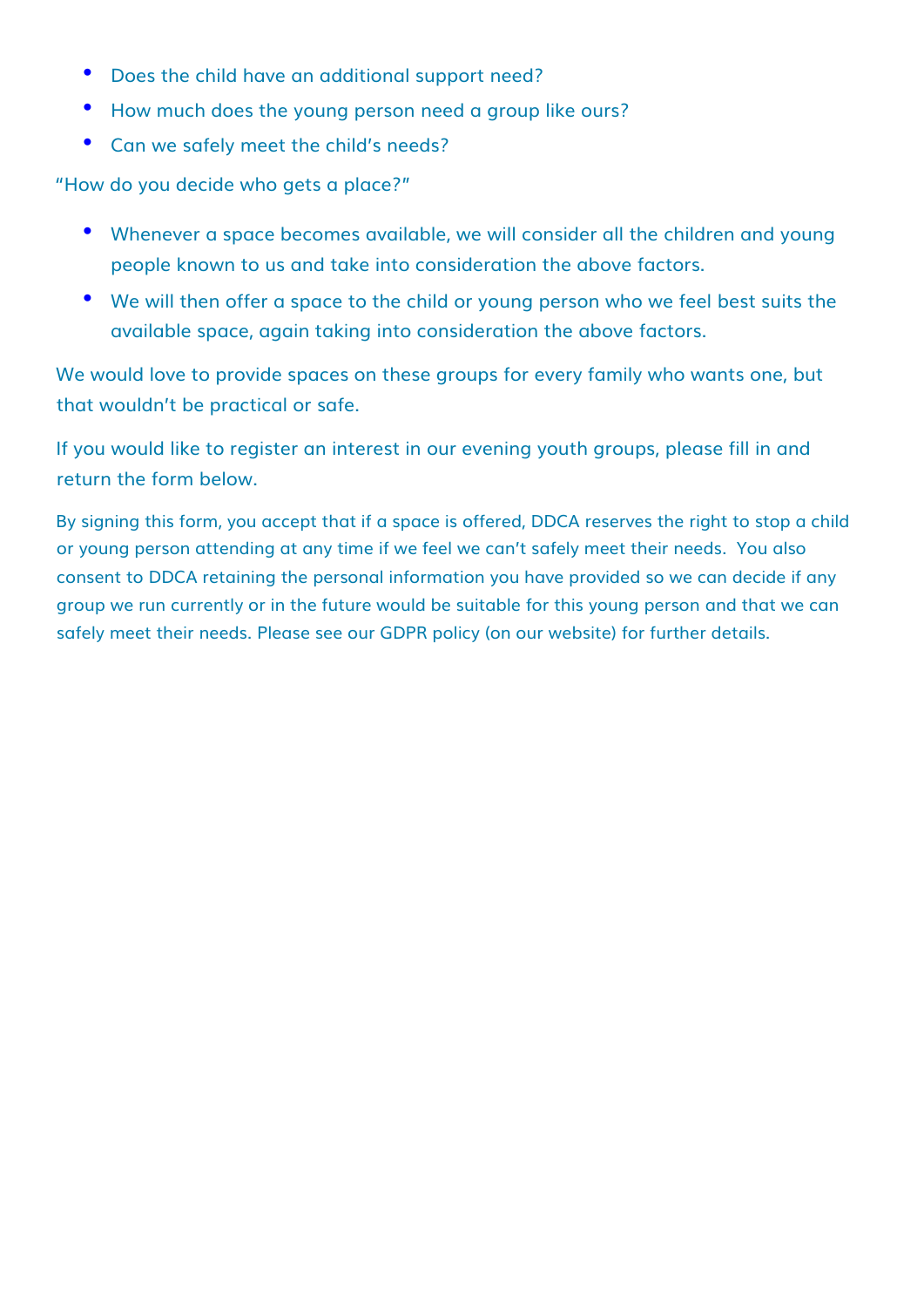

9 Lawton Road Dundee DD3 6SZ support@ddcaok.com www.ddcaok.com 01382 826888

| <b>Child or Young Person's name</b>          |  |
|----------------------------------------------|--|
| Date of birth                                |  |
| <b>Address</b>                               |  |
|                                              |  |
| Telephone                                    |  |
| Email                                        |  |
| Parent/Grandparent/Guardian/Carer Name       |  |
|                                              |  |
| Tell us about this young person. Please      |  |
| continue on a separate sheet if you need to. |  |
|                                              |  |
|                                              |  |
|                                              |  |
| What's the nature of this young person's     |  |
| additional support needs?                    |  |
|                                              |  |
| Does the young person use a wheelchair?      |  |
|                                              |  |
| Are there any communication issues?          |  |
|                                              |  |
|                                              |  |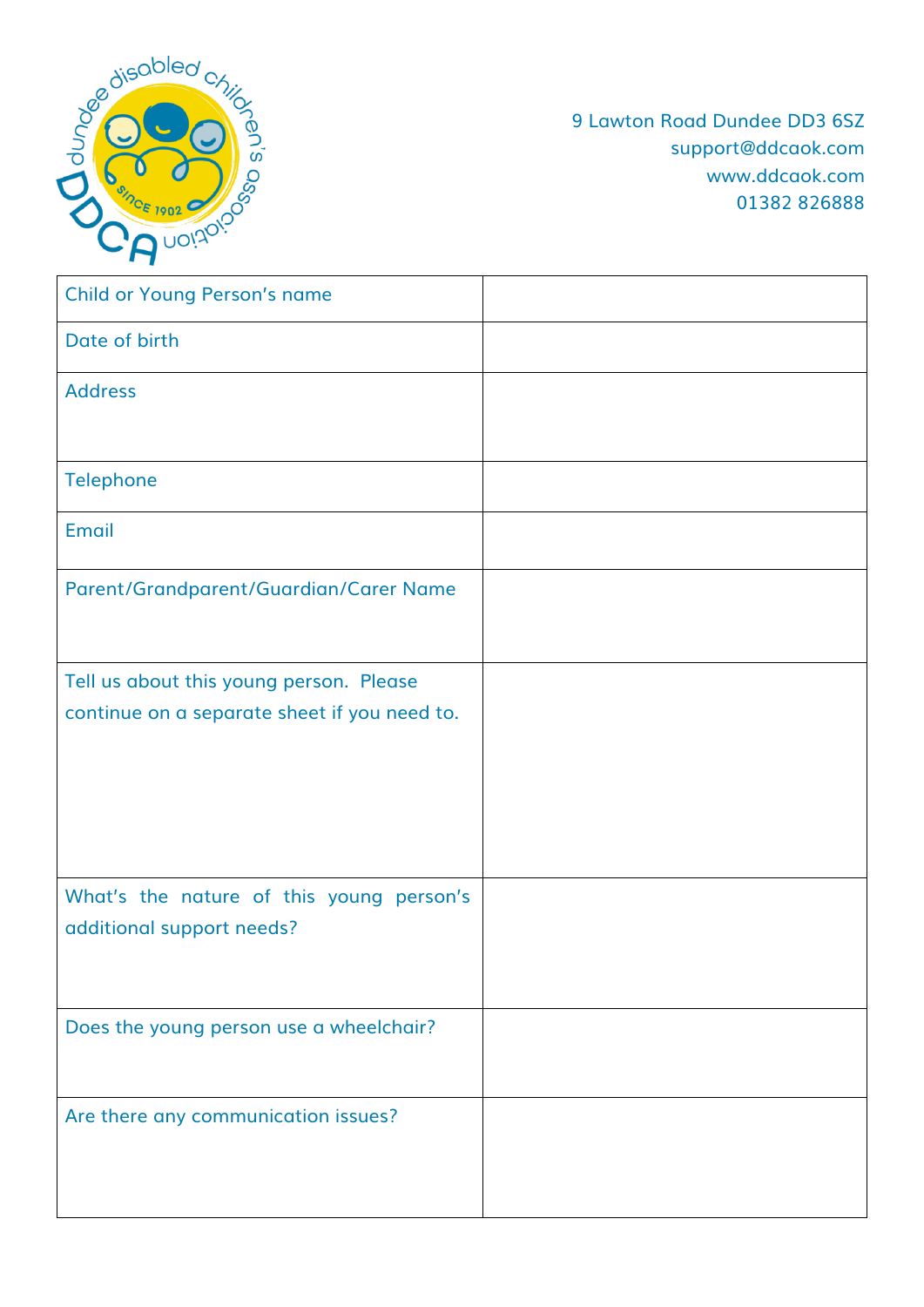| Any behaviour that could be described as<br>"challenging"? If so, please be as honest and<br>specific as possible on the following page. |  |
|------------------------------------------------------------------------------------------------------------------------------------------|--|
| How comfortable is the young person with<br>other children or young people in a busy<br>group setting?                                   |  |
| Any eating and/or drinking issues?                                                                                                       |  |
| Personal care; does the young person wear<br>pads, for example?                                                                          |  |
| Does the young person have transport?                                                                                                    |  |
| Which school does he or she attend?                                                                                                      |  |
| Teacher's name?                                                                                                                          |  |
| Does this child/young person attend any<br>other groups?                                                                                 |  |
| Any other info? Why does the young person<br>need our group?                                                                             |  |